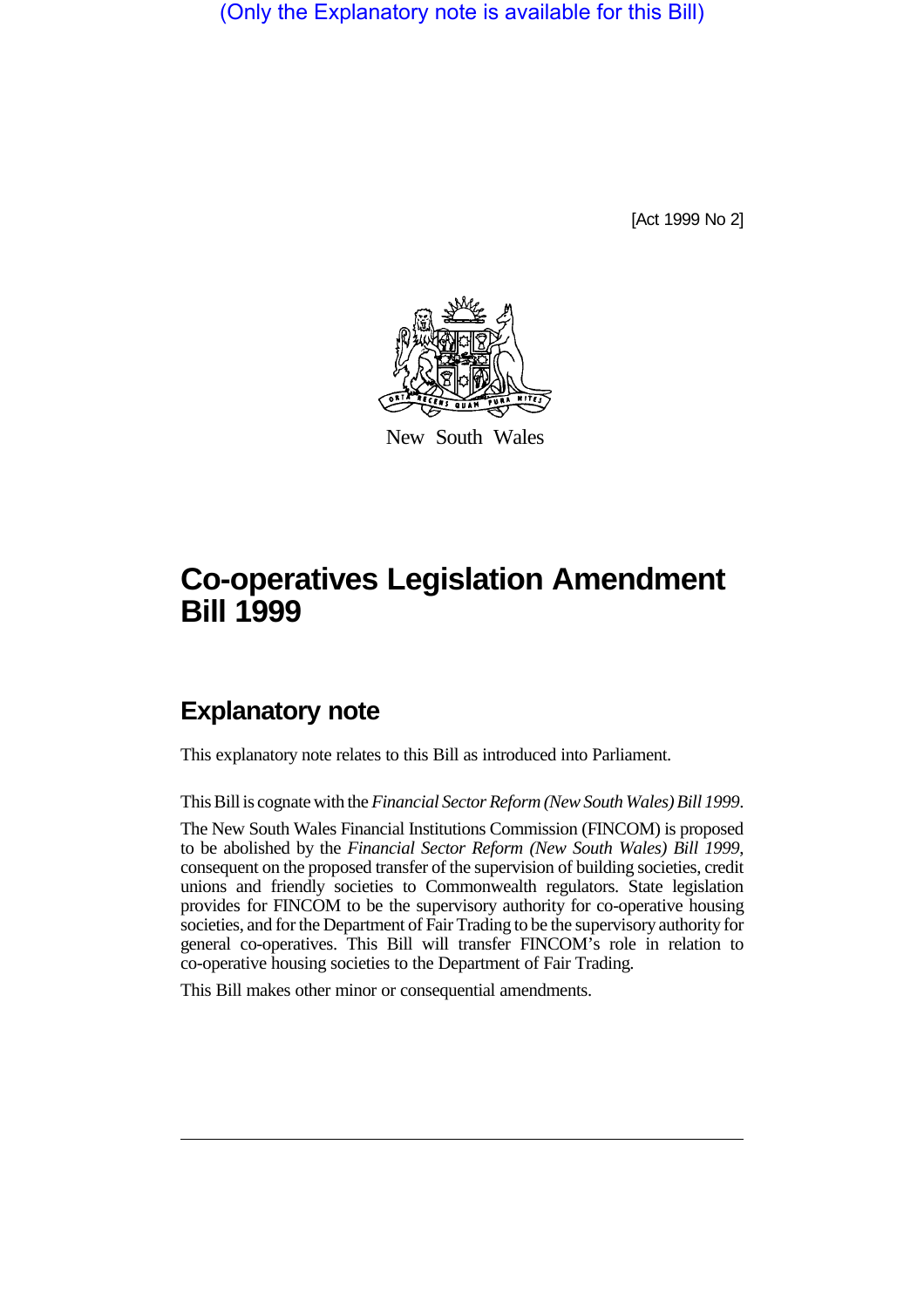Explanatory note

## Overview of Bill

The object of this Bill is to amend legislation relating to co-operative societies, so as:

- (a) to provide for supervisory functions relating to co-operative housing societies and Starr-Bowkett societies to be exercised within the Department of Fair Trading, instead of by the New South Wales Financial Institutions Commission (FINCOM), and
- (b) to clarify the circumstances in which a person may trade or carry on business under a name or title containing the word "co-operative", and
- (c) to make minor or consequential amendments.

#### Outline of provisions

**Clause 1** sets out the name (also called the short title) of the proposed Act.

**Clause 2** provides for the commencement of the proposed Act on a day or days to be appointed by proclamation.

**Clause 3** is a formal provision giving effect to the amendments to the *Co-operation Act 1923* set out in Schedule 1.

**Clause 4** is a formal provision giving effect to the amendments to the *Co-operatives Act 1992* set out in Schedule 2.

**Clause 5** is a formal provision giving effect to the amendment to the *Co-operatives Amendment Act 1997* set out in Schedule 3.

**Clause 6** is a formal provision giving effect to the amendments to the *Co-operative Housing and Starr-Bowkett Societies Act 1998* set out in Schedule 4.

## **Schedule 1 Amendment of Co-operation Act 1923**

The *Co-operation Act 1923* currently provides for the Registrar's functions in relation to co-operative housing societies to be exercised by FINCOM. That Act will be repealed on the commencement of the *Co-operative Housing and Starr-Bowkett Societies Act 1998*.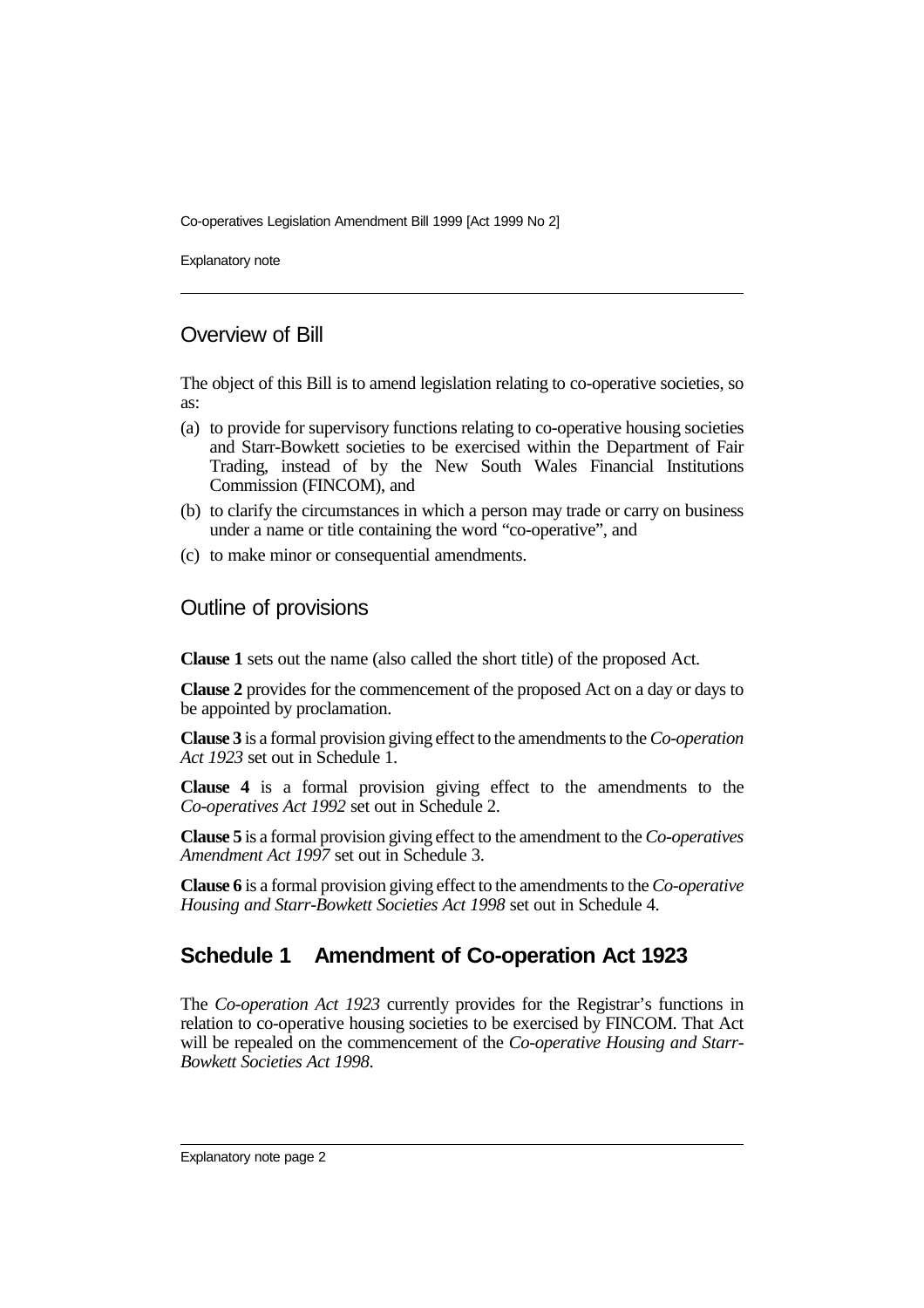Explanatory note

**Schedule 1 [2]** omits section 5C, which provides for FINCOM to exercise the Registrar's functions in relation to co-operative housing societies.

**Schedule 1 [3]** inserts a new section 5D, which provides for the Director-General of the Department of Fair Trading to exercise the Registrar's functions under the Act.

**Schedule 1 [4]** is a savings and transitional provision that preserves things done by FINCOM under the Act, and extends protections afforded to FINCOM (currently in section 22 of the *Financial Institutions Commission Act 1992*) to members of the staff of the Department in connection with matters taken over by the Department.

**Schedule 1 [1]** makes a consequential amendment.

## **Schedule 2 Amendment of Co-operatives Act 1992**

The *Co-operatives Act 1992* deals with general co-operatives, which are currently subject to supervision by the Department of Fair Trading. Most of the amendments contained in this Schedule are made for the purposes of clarification and consistency.

**Schedule 2 [1]** omits notes in the Act that refer to core consistent provisions. Provisions were categorised as "core consistent provisions" by an in-principle agreement between the States and Territories for the purpose of their adoption in each jurisdiction. The notes were inserted by the *Co-operatives Legislation Act 1997* for the purpose of identifying core consistent provisions that were being inserted by that Act. However, the categorisation of core consistent provisions has undergone change, and the notes no longer are an accurate reflection of them. The notes are therefore proposed to be omitted, and their identification will be achieved by other means.

**Schedule 2 [2]** inserts new section 3A, to make it clear that the Act does not apply to co-operative housing societies and Starr-Bowkett societies. These are regulated under the *Co-operation Act 1923* (to be repealed) and the *Co-operative Housing and Starr-Bowkett Societies Act 1998* (following the repeal of the 1923 Act).

**Schedule 2 [3] and [4] re-express the conferral of the supervisory functions of the** Director-General of the Department of Fair Trading, for consistency with amendments made to the 1923 and 1998 Acts by this Bill.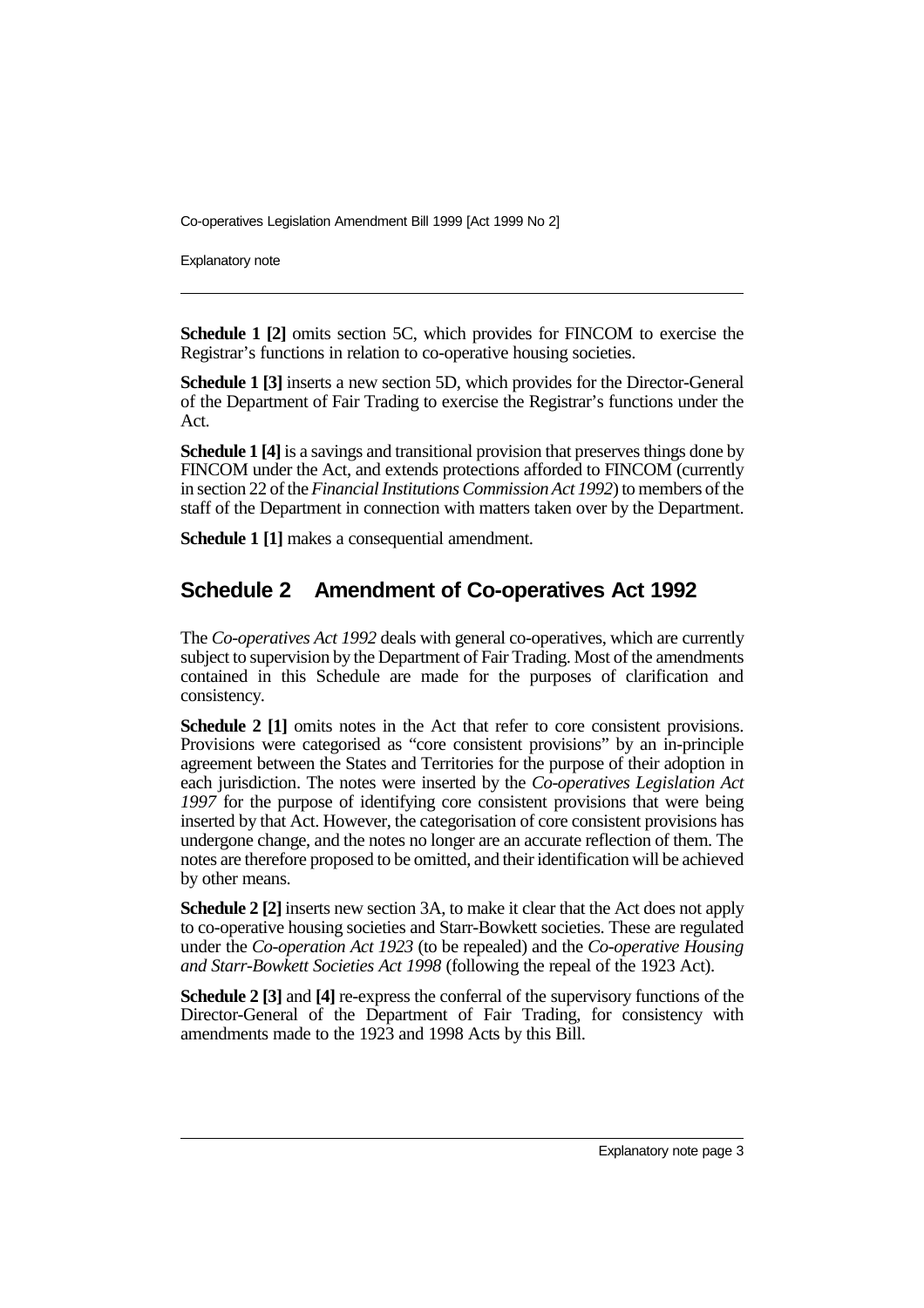Explanatory note

**Schedule 2 [5]** amends section 255 to include an express exception to the prohibition on the use of the word "co-operative" in the name of a body corporate. The exception is for bodies allowed to use the word "co-operative" under other legislation, so that such bodies will not need to rely on exemptions under section 255.

**Schedule 2 [6]** inserts a new section 260 to regulate the use of the word "co-operative". This amendment places the regulation of this word in the *Co-operatives Act 1992*, instead of the *Co-operative Housing and Starr-Bowkett Societies Act 1998* (see Schedule 4 [15]).

#### **Schedule 3 Amendment of Co-operatives Amendment Act 1997**

This Schedule omits an uncommenced amendment, which would replace the definition of *Registrar* in the *Co-operatives Act 1992*. That definition is dealt with differently by this Bill (see Schedule 2 [3]).

#### **Schedule 4 Amendment of Co-operative Housing and Starr-Bowkett Societies Act 1998**

This Schedule amends the *Co-operative Housing and Starr-Bowkett Societies Act 1998*, which is uncommenced. The principal purpose of this Schedule is to transfer FINCOM's supervisory functions under the Act to the Department of Fair Trading. This is achieved by omitting references to FINCOM and replacing them by references to the Registrar, whose functions will be exercised by the Director-General of the Department.

**Schedule 4 [1]–[6]**, **[9]–[15]**, **[18]** and **[20]** make amendments in connection with the transfer of functions under the Act from FINCOM to the Department of Fair Trading.

**Schedule 4 [7]** omits section 22 (requiring FINCOM to keep the Minister informed), which is not necessary in the context of the administration of legislation by a government department.

**Schedule 4 [8]** substitutes section 23 (relating to the inspection of documents), in terms that parallel section 413A of the *Co-operatives Act 1992*.